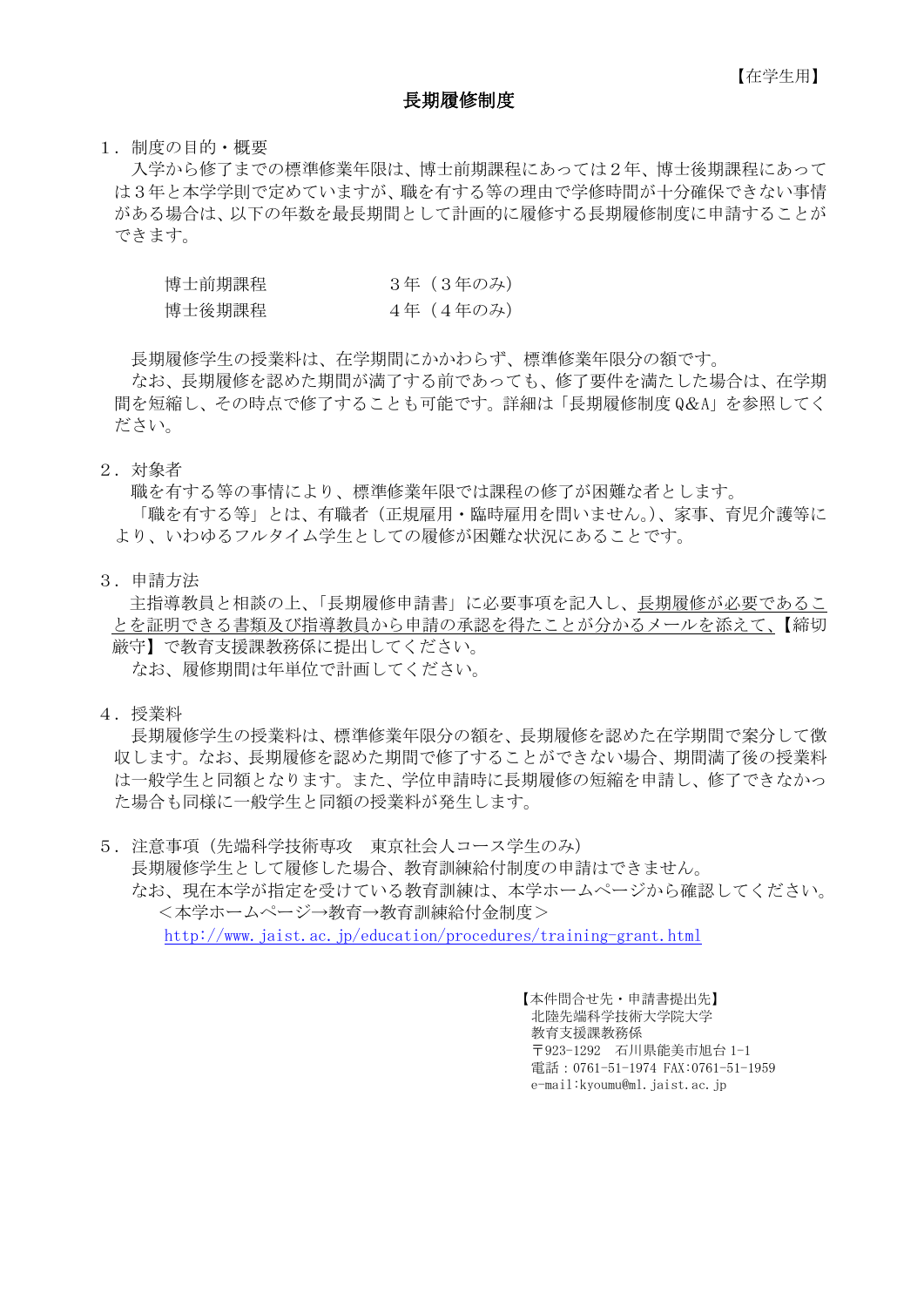### Extended Study Period for Completion

1. An overview and a purpose of system

The standard periods for completion are two years for a master's degree and three years for a doctoral degree. However, students may be granted extension of your study period when you face some difficulties in completing the degree within above standard study period due to fair reasons related to their work or some personal affairs, etc. The study period for completion after extension is as follows:

| For master's program | three years (can only choose 3 years duration.) |
|----------------------|-------------------------------------------------|
| For doctoral program | four years (can only choose 4 years duration.)  |

The tuition fee will be charged only for the standard period for completion, even if you extend the study period with this system.

Also, you may apply for shortening the study period and complete a degree program if you satisfy the requirements of degree completion, even before the expiration of confirmed extension of study period.

Check the details in "FAQ for Extended Study Period for Completion.

#### 2. Eligible students

Students who face some difficulties in completing the degree within the standard study period due to fair reasons related to their work, etc. For example, those who have a job, not only regular employment but also temporary employment, or who find difficulties to take courses as a full-time student due to engage in parenting or family nursing, etc.

#### 3. Application procedures

Firstly, you should consult with your supervisor; after that, fill out

"Application for Extended Study period for Completion" and submit it to Kyoumu with an email stating your supervisor's approval for this application and proper documents, which is to certify that the extension of study period for completion is appropriate, WITHOUT ANY DELAY.

Also, intended period should be planned by a year.

#### 4. Tuition fee

The tuition fee will be charged only for the standard period for completion, even if you apply Extended Study Period for Completion. It divided proportionally in granted extension of study period.

For situations listed below, you will be subjected to the same tuition fees as a regular student after the expiration of confirmed extended study period:

- If you cannot complete a degree program within granted extended study period
- If you apply for shortening the extended study period for completion, at the time of applying for Conferment of Degree, and cannot complete a degree program

5. Notes (Division of Advanced Science and Technology, Tokyo Satellite Students Only) If you take courses with Extended Study Period for Completion, you cannot apply Training and Education Benefits.

Please kindly visit below sites for more details of Training and Education Benefits at JAIST:

 $\le$  JAIST TOP PAGE  $\rightarrow$  Education  $\rightarrow$  Training and Education Benefits  $>$ http://www.jaist.ac.jp/education/procedures/training-grant.html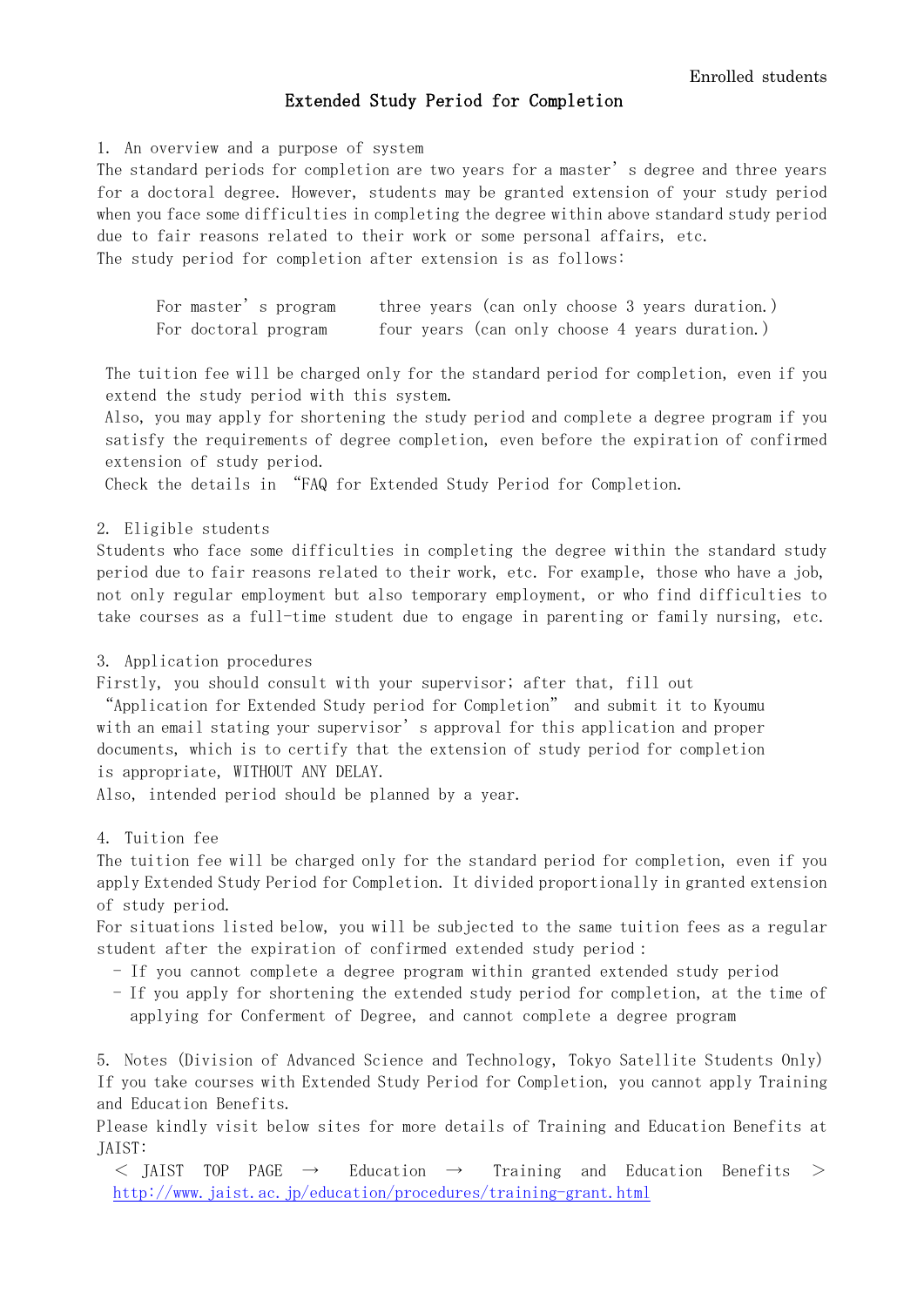【Contact・Place of submission】 Educational Service Section Educational Affairs Department Japan Advanced Institute of Science and Technology 1-1 Asahidai, Nomi, Ishikawa 923-1292 TEL:0761-51-1974 FAX:0761-51-1959 e-mail:kyoumu@ml.jaist.ac.jp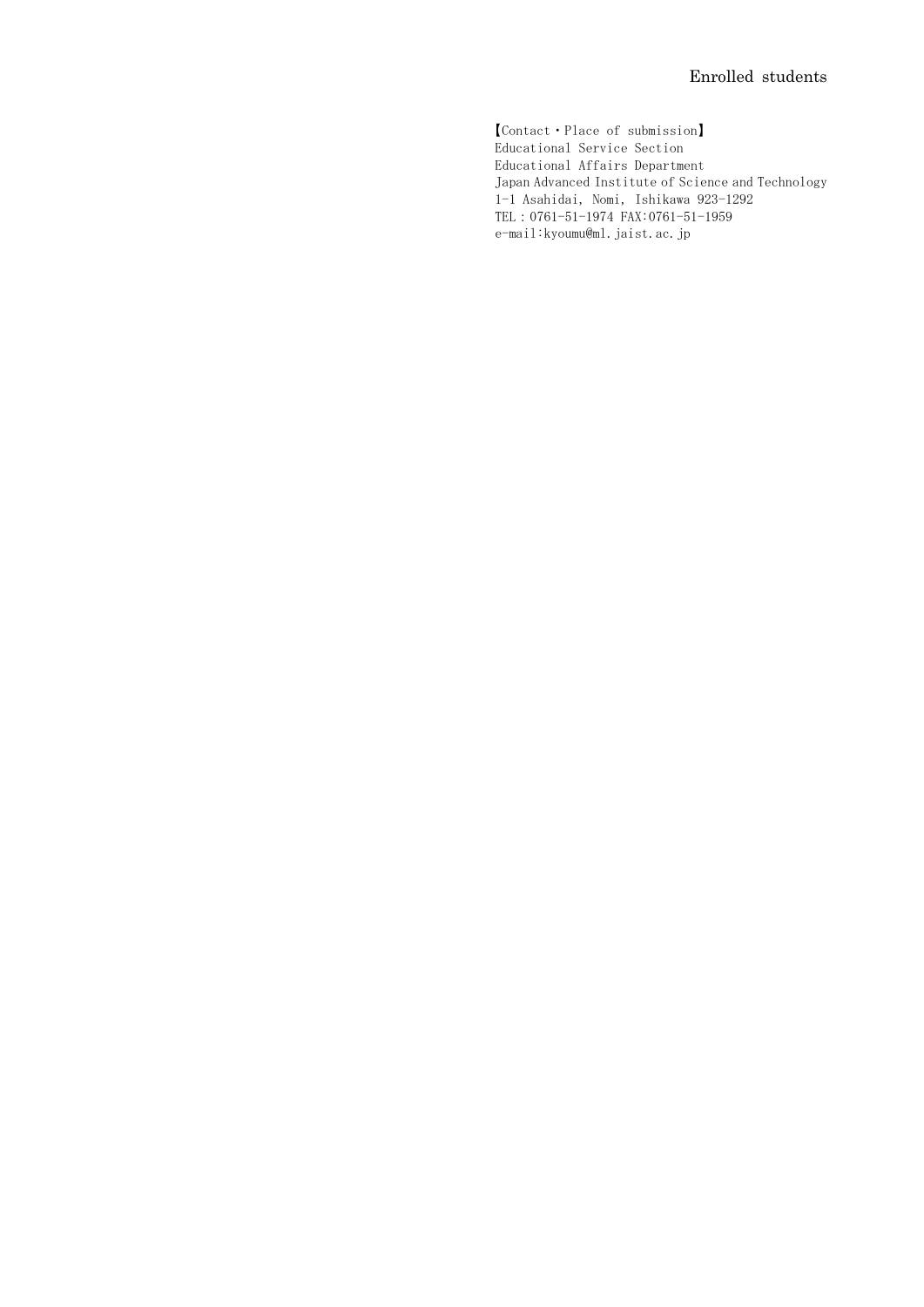# 長期履修制度 Q&A **FAQ Extended Study Period for Completion**

○対象学生であるかの確認について/ Confirmation of eligibility

Q 申請時に在職証明書等、自分が長期履修制度の対象となっていることを客観的に証明でき る書類を提出する必要はありますか。

 Do I need to submit evidential documents that can objectively prove that I am eligible for, such as a certificate of employment at the time of application?

- A 必要です。長期履修申請書に長期履修が必要であることを証明する書類を添えて、提出し てください。例えば、有職者であれば在職証明書、社員証の写しなどです。
	- なお、申請にあたっては指導教員等と履修計画等について十分相談してください。

Yes. Please submit such documents attached to the application form of Extended Study Period for Completion. For instance, if you are a working person, it should be a certificate of employment or a copy of your employee ID.

Please consult with your supervisor well about the course/research plan at applying.

- Q 必要な書類を揃えた上で申請した場合、必ず許可されますか。 Will the application with all the necessary documents always get permitted?
- A 申請書類等を総合的に判断し可否を決定します。このため、必ず許可されるわけではあり ません。

The judgment is determined with all the elements considered comprehensively. Therefore, not all the application get permitted.

## ○長期履修の期間について/ Study period

- Q 長期履修が認められた期間を更に延長することは可能ですか。 Is it possible to extend the period additionally after once the extended application accepted?
- A 一度認めた長期履修期間の延長は認めません。 No. Additional request to extend is unacceptable.
- Q 休学した場合、長期履修の期間はどうなりますか。例えば博士前期課程を3年で修了する 長期履修が認められ、その間に1年間休学した場合、長期履修期間の終期は入学から3年 に達した時点ですか。それとも4年に達した時点ですか。

 As for taking a leave of absence. If I take it under approval of Extended Study Period for Completion, when is the termination time of it? For example, in case I get approval of 3 year study period in my master's program, and take a leave of absence for one year during the term, my duration of Extended Study Period for Completion will terminate after 3 years from the time of admission, or 4 years later?

A 休学期間は在学期間に算入しないので、上記の例の場合は、入学から4年に達した時点が 長期履修期間の終期です。

 The period of leave of absence is not counted in the enrollment, so in above case example, your duration will be end 4 years later from admission.

- Q 長期履修期間が満了する前に、修了要件を満たした場合はどうなりますか。
- What should I do if I meet my completion requirements before my Extended Study Period expires? A 長期履修期間満了前に修了を希望する場合、学位申請書と同時に「長期履修短縮申請書」 を提出し、履修期間を短縮することができます。ただし、この申請は在学中1回限り可能 であり、短縮許可後、何らかの事情により修了できなかった場合は、その後一般学生と同 様の授業料が発生するので注意してください。

 If you wish to complete the course before the expiration of the term, you may apply to shorten the period by submitting the designated form at the time when submitting the Degree Completion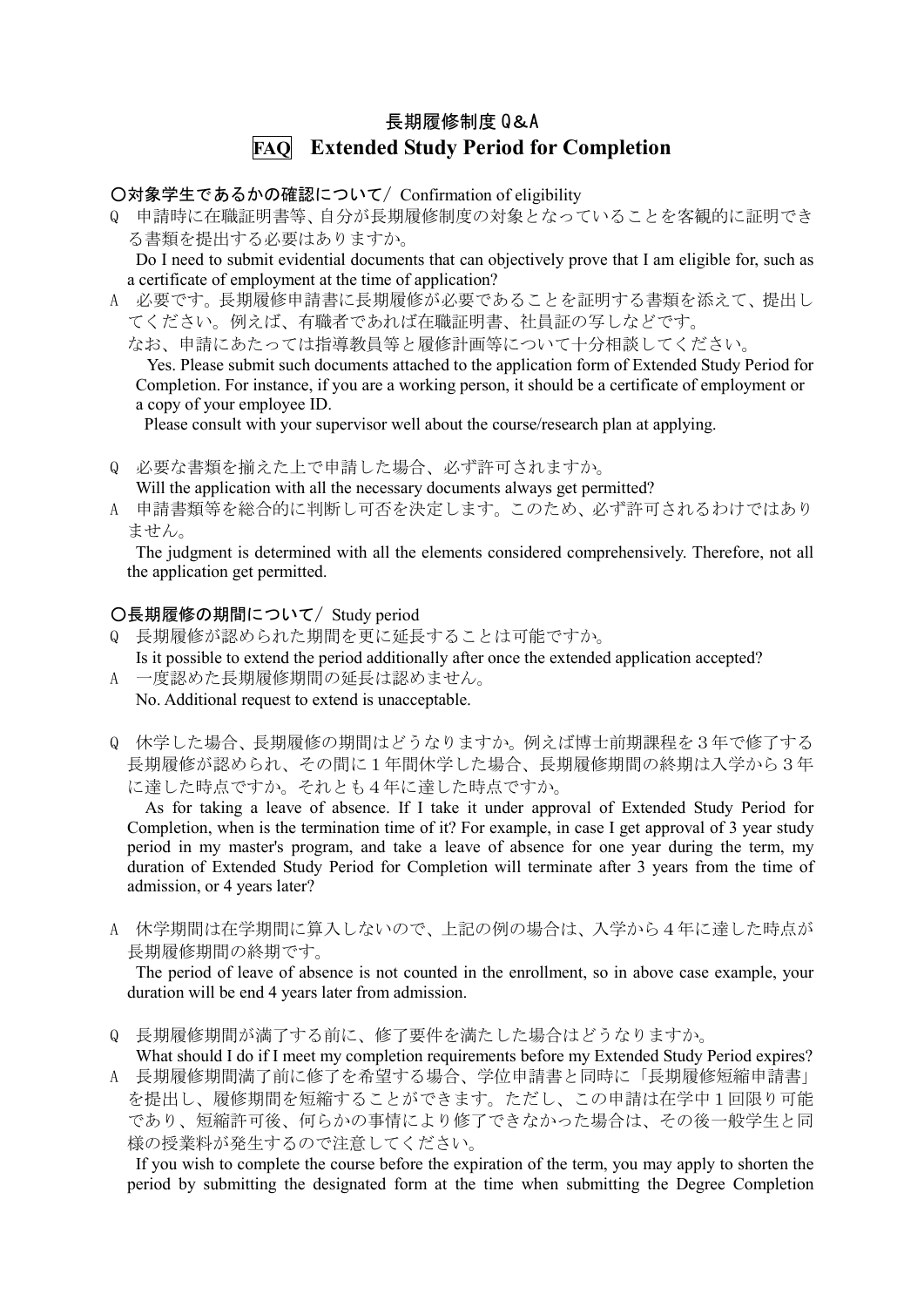Application. However, please note that this application is only available once during your enrollment, and if you cannot complete the program after a shortened permit, you will be subject to the same tuition fees as a regular student.

Q 長期履修期間で修了できなかった場合、残りの在学年限はどのようになりますか。

What happens in case of unable to complete the program within the Extended Study Period?

A 長期履修をした場合でも、最長の在学年限は通常の学生と同様に、博士前期課程は4年、 博士後期課程は6年です。例えば、博士前期課程で4年の長期履修の場合、最大の在学年 限は4年となるので、それ以上在学することはできません。

 Students granted Extended Study Period have the maximum enrollment period as well as regular students, the master's students have up to four years and the doctoral have six years. For example, a master's student granted three and a half years duration has 6 months remained to maintain JAIST student status, while, in case of four years duration granted, the student cannot exceed any longer since there's no remains.

## ○履修計画について / Study Plan

Q 履修計画は何を記載するのですか。 What description should I fill in the Study Plan?

A 履修計画は、申請時点での講義の履修計画及び学位論文等にかかる研究計画を記載してく ださい。講義の履修計画については、申請時点で発表されているものを元に計画を考えてく ださい(ただし、実際に開講する講義は変更となる場合があります)。

 Study Plan should include a course taking plan and a research plan for thesis/dissertation. Please make a course taking plan based on the course information available at the time of your application; Note that the course design may change according to curriculum reform, annual plan or some other circumstances.

# ○授業料について/ Tuition Fee

- Q 授業料はどのように算出されるのですか。また、どのように納入することになりますか。 How is the tuition calculated? Also how do I pay?
- A 授業料の年額は以下の方法で算出します。 The calculation formula is as follows.

授業料年額×標準修業年限÷長期履修が認められた期間=長期履修時の授業料年額 Annual tuition×Standard duration÷Granted Extended Study Period

=Annual amount to pay under Extended Study Period

上記年額の半額を、一般学生と同様の徴収時期(前期分は4月、後期分は10月)にそれ ぞれ納入してください。

You need to pay half of the above annual amount respectively at the same collection time as the regular student; April for the first semester and October for the second semester.

Q 在学中に授業料が改定された場合はどうなりますか。

What happens if the revision of tuition fee may occur during my enrollment?

A 改定時より改定後の授業料を適用します。改定後の授業料額で再計算した授業料年額の半 額をそれまでと同様の徴収時期にそれぞれ納入してください。

Tuition fees will be applied from the time of revision. Please pay respectively half of the annual tuition fee recalculated by the revised tuition amount at the same collection times as before.

Q 長期履修期間の短縮が認められた場合、それまでに納入した授業料の額は本来納入する予 定であった標準修業年限分の額に達しないことになります。この場合、その差額は免除さ れますか。